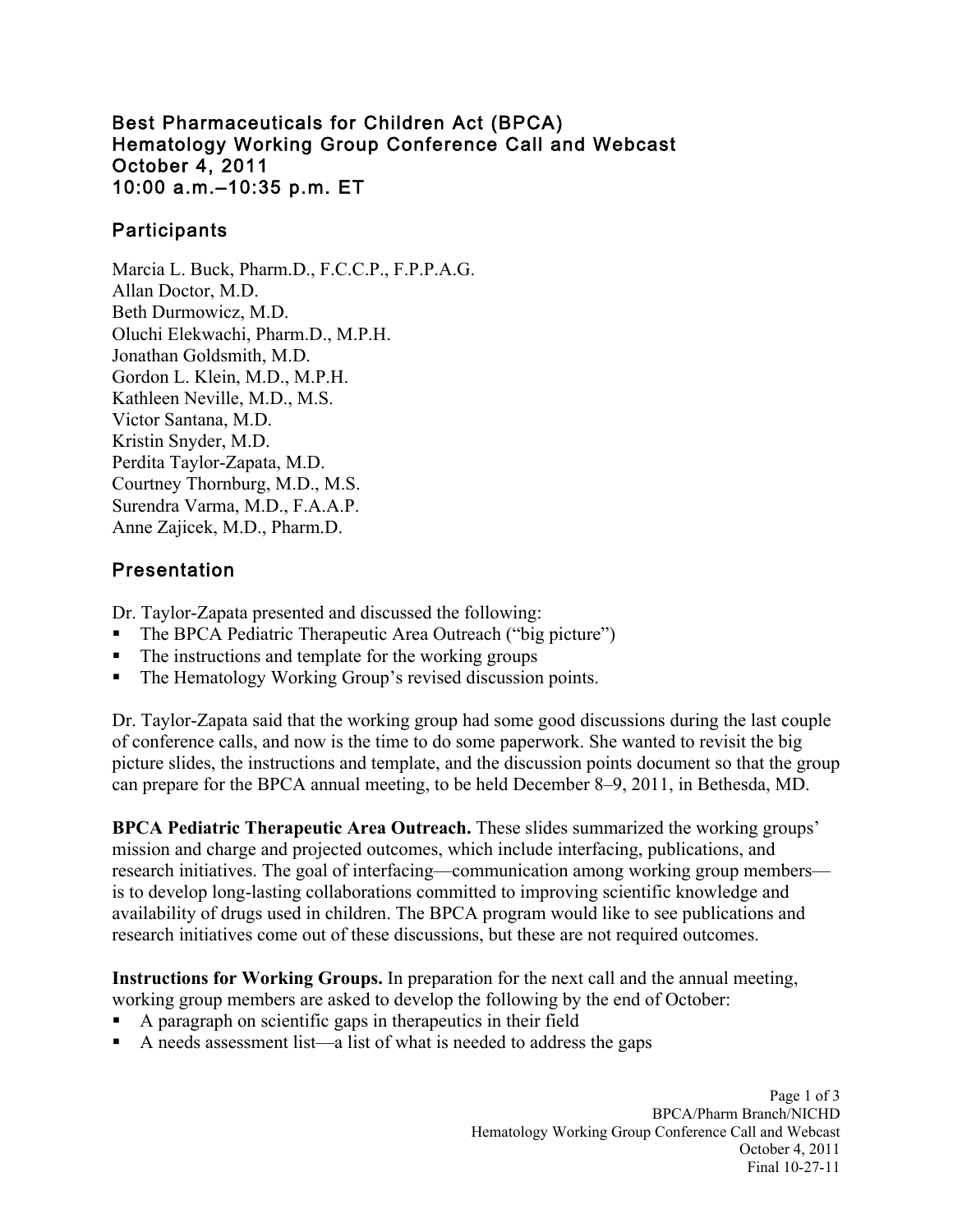- advances and evidence-based treatment in their respective field A brief list of references, including the most relevant articles/journals related to scientific
- A "blueprint" for how to close the gaps.

A template was provided for working group members to use to complete these tasks.

Previously, working group members signed up for a specific area(s) of interest in the "discussion points" document that was distributed after the second call. Working group members are now asked to consider and review the available published literature and the existing U.S. Food and Drug Administration (FDA) drug label regarding the drug of interest. Working group members are asked to provide their assessment regarding the scientific questions that need to be addressed.

Group members can be specific about the hypothesis that needs to be tested, the population that needs to be included in the study, the endpoints that need to be measured, and the general study design, but should refrain from providing directive specifics that sound like study proposals, grant proposals, and the like. The immediate outcome of these efforts is to help group leaders with developing final recommendations to be presented at the annual meeting in December.

**Discussion Points Document.** This revised document, which was sent to working group members on October 3, 2011, lists the gap areas identified during previous discussions. For each gap area, the document includes the disease/condition, initial discussion comments, drugs of interest, names of working group members who expressed an interest in this area, and recommended discussion points. The lead person for each gap area is asked to develop the paragraph about scientific gaps, needs assessment list, reference list, and blueprint, as described in the instructions and template.

 Dr. Thornburg said that the template provides a guide to the information needed for each topic area. When she received discussion points from interested members, she tried to assign each person to one topic of interest and avoid assigning people to multiple areas. For example, in the pathophysiology area related to pediatric stroke, more evidence is needed that children and adults are different and that children need specific studies for drugs of interest. Group members who are assigned to one topic and also listed as an interested member in another topic area can provide their thoughts to the leader in that topic area. When two people are leaders for a topic area, they can work together to complete the tasks in that area. Dr. Thornburg reviewed the topics and the working group members assigned to each topic.

Dr. Klein asked about the logistics of turning in the material called for in the template. Dr. Thornburg said the leaders could send completed templates to her, Dr. Taylor-Zapata, and/or Brandy Weathersby of Circle Solutions. They will review the material submitted and put everything together to present during the next conference call. Dr. Klein asked how he should contact other working group members assigned to his area. Dr. Taylor-Zapata said contact information would be e-mailed to him and the other topic leaders. The material indicated in the template should be sent in by October 31, 2011. Circle Solutions will poll for the next call, which she hopes will occur during the first week of November. During that call, working group members will discuss how to present the information at the annual meeting.